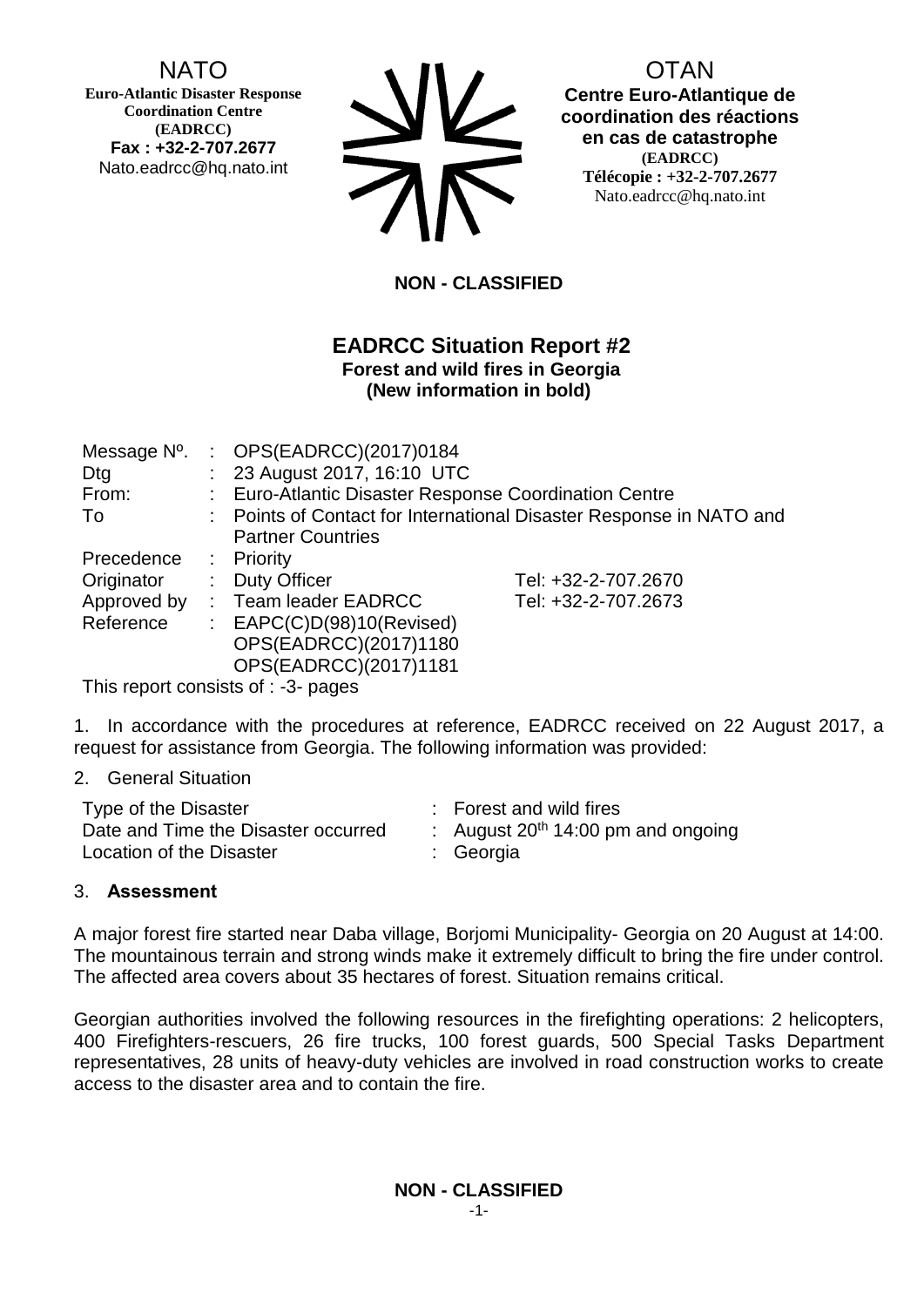

**On-Site Operations Coordination Centre (OSOCC) and Local Emergency Management Agency (LEMA) centers are established close to the disaster area. LEMA consists of almost all intergovernmental representatives. According to the action plan the disaster zone is split in sectors. Due to the high winds fires that were already extinguished became newly engulfed in flames. General Situation remains critical.**

- 4. Assistance provided:
	- Republic of Azerbaijan provided 1 helicopter on Monday 21 August and it was involved in firefighting operations all day of 22nd of August. A second firefighting helicopter and two transport helicopters **with 6 personal** started to operate on 23 August. Azerbaijan also provided on 23 August the following ground capabilities: **118** firefighters-rescuers, 12 fire trucks and a logistic support unit (7 special vehicles, including mobile kitchen).
	- Republic of Turkey provided 2 helicopters and 1 firefighting aircraft on 22 August.
	- Republic of Belarus provided 1 helicopter "Mi-26", which started the firefighting operations on 23 August
	- Armenia provided 65 firefighters-rescuers and 13 vehicles
- 5. Following international assistance is required:

### **-6 High water capacity airplanes**

-6 Firefighting helicopters with water buckets.

- 6. The coordinates of the affected area are: 41°49'18.90"N 43°27'3.62"E
- 7. Point of Entry:

 Tbilisi International Airport Batumi International Airport Kutaisi International Airport

8. The Operational Point of Contact can be reached in the following ways:

| Name:         | Mr. Shalva Akhvlediani                                                             |
|---------------|------------------------------------------------------------------------------------|
| Organisation: | LEPL Emergency Management Agency of the Ministry of Internal<br>Affairs of Georgia |
| Telephone:    | +995 322 141633                                                                    |
| Mobile phone: | +995 577 10 85 10                                                                  |
| Fax:          | +995 32241 70 07                                                                   |
| E-mail:       | cepgeorgia@mia.gov.ge; sh_akhvlediani@hotmail.com                                  |